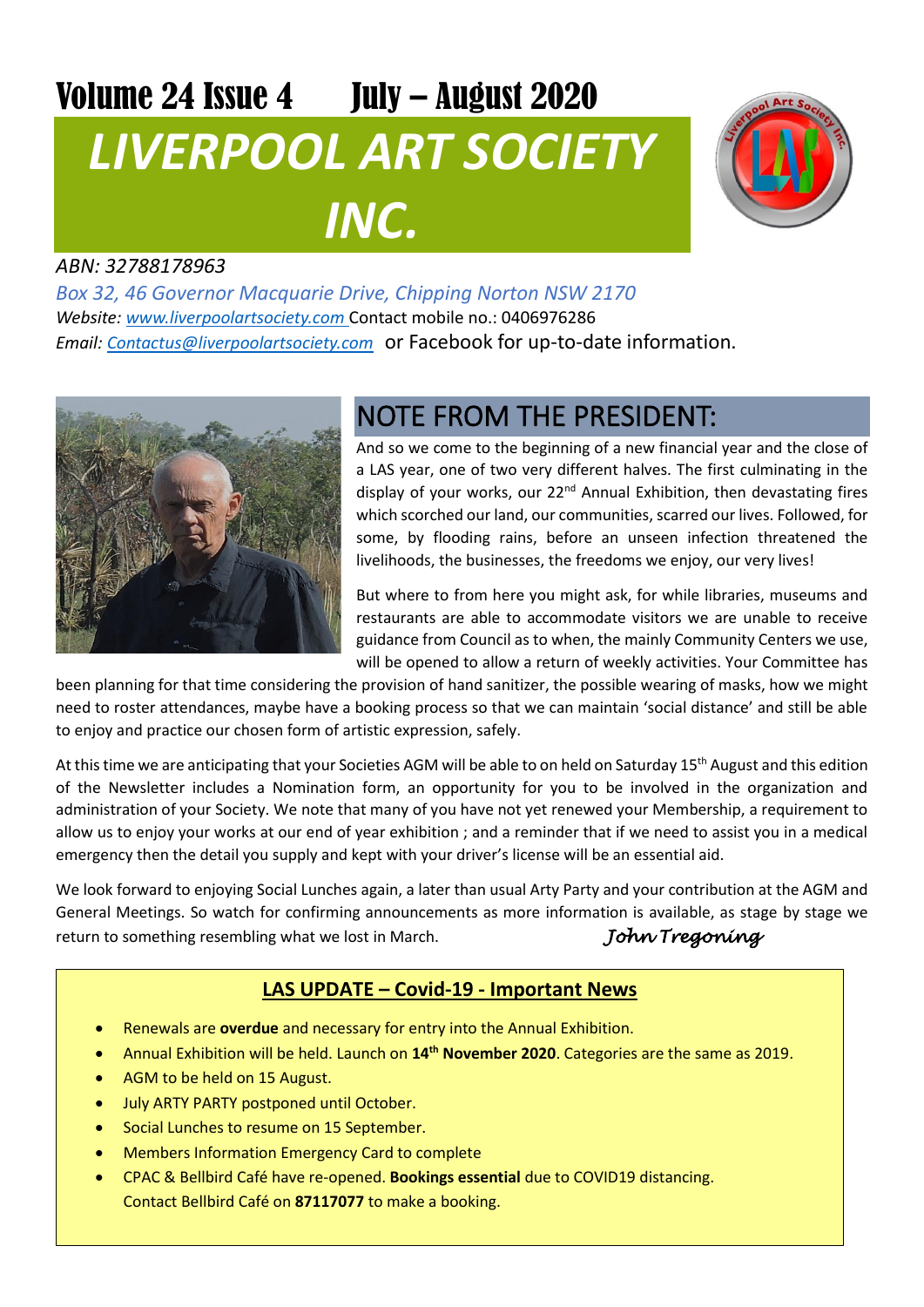# **LAS ANNUAL EXHIBTION INFORMATION**

The Annual Exhibition Launch will take place on **14th November 2020** and close on 28<sup>th</sup> January 2021. Categories are the same as 2019.

The Boatshed is reopening **Thursday 25th June**. You will need to bring your own refreshments as no tea and coffee will be supplied at this stage. Strict conditions will need to be applied (distancing, sanitizing, etc.).

Please check with the Group Co-ordinators when your group will be recommencing (see contact list on page 4).

**Membership Renewals are overdue since 1st April 2020.** 

**Members need to be financial if they want to enter the Annual Exhibition later this year.**

**Also your Membership is supporting Liverpool Art Society to continue supporting the needs of Artists.**

# WINNERS EXHIBITION at CPAC

**CPAC is organising an exhibition of past Winners that will open on 11th July and close in September 2020.**

**LAS will advertise on our social media as soon as all the details are available. (please also check CPAC website for further details).**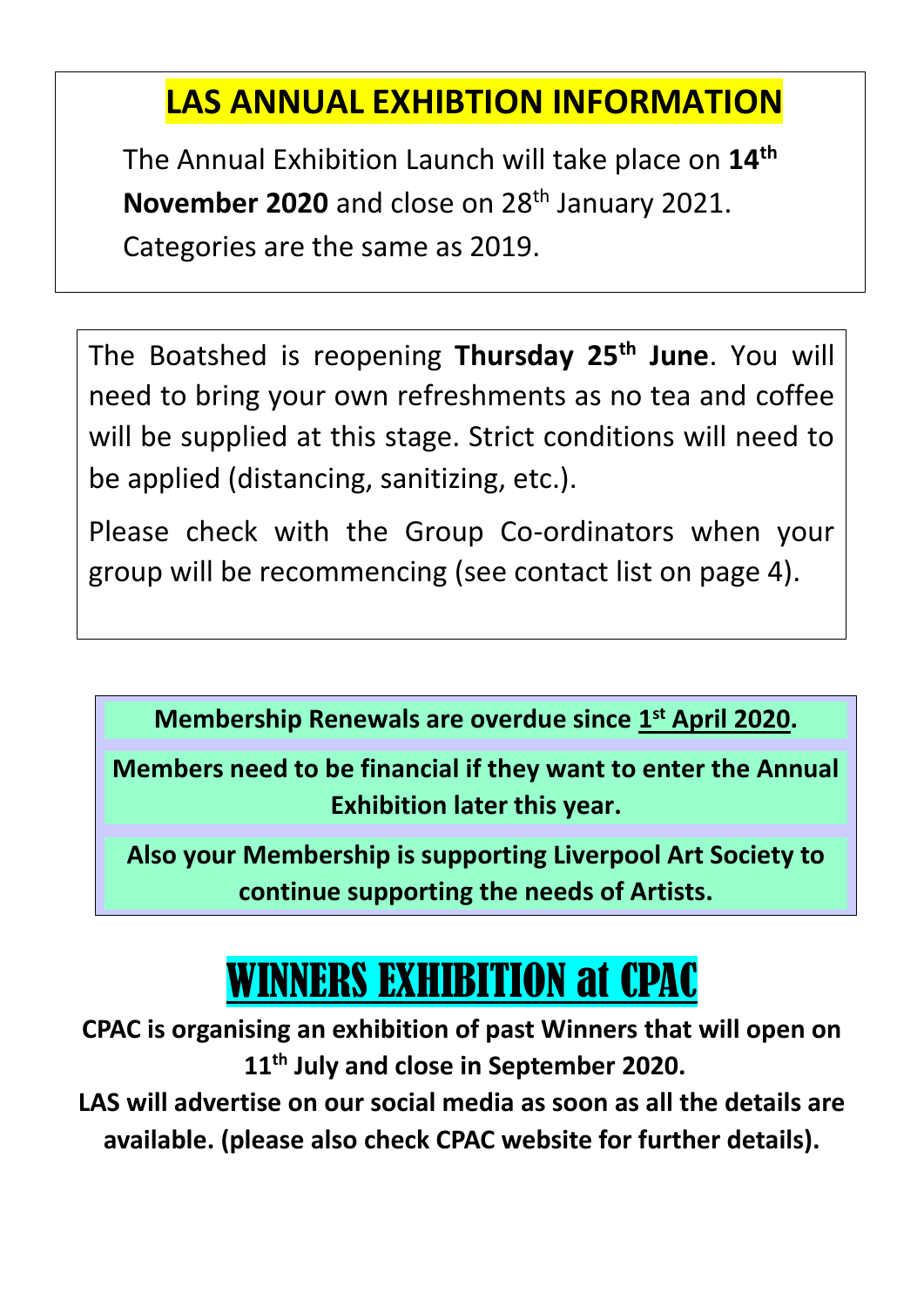### **VALE - JOHN MULA**



The Committee and Members of LAS extend their thoughts and sympathies to Josephine Mula on the loss of her husband, and to Joe Mula and Genevieve Partridge on the loss of their father and father-inlaw. Josephine was the founder and first President of LAS and, whilst John was not a member, he gave much support to LAS and to the Liverpool community.





#### **SVETLANA PANOV**

Casula Powerhouse, Liverpool City Council and Arup Gallery in Sydney are hosting a new exhibition, *[Seeds](https://www.arup.com/news-and-events/seeds-of-our-city) of Our City* , to open up community and professional conversations about how to protect environments and stay connected to nature while cities expand. Svetlana is one of three artists selected for this exhibition. CONGRATULATIONS Svetlana.

- **Di Hallinan**

### **Nell Syme (Summerell)**

**CONGRATULATIONS** to Nell (left) who has eight works included in the current ADAPTATION exhibition which is at Casula Powerhouse until 23 August.

This is an exhibition of artists who have adapted their art practice to their disability. Nell says "I'd describe my paintings as very bright. … Enough to make a person happy."

"A good painting is something that makes you happy."

"I like painting a bit of everything. But never cats, I'm allergic to cats. And they kill wildlife."

Nell has won many awards, including at Fisher's Ghost, Campbelltown, Camden Art Show and LAS exhibitions. – **Di Hallinan**



**Congratulations** to our LAS Members, Glen op den Brouw, Fangmin Wu, Natalie Anderson, Kerry Walsh, and Graham Jordan, who have been selected as Finalists in the Generator - I hope to win \$500 Casula Powerhouse Art Centre. Entries close 30<sup>th</sup> June.

Good luck Everyone